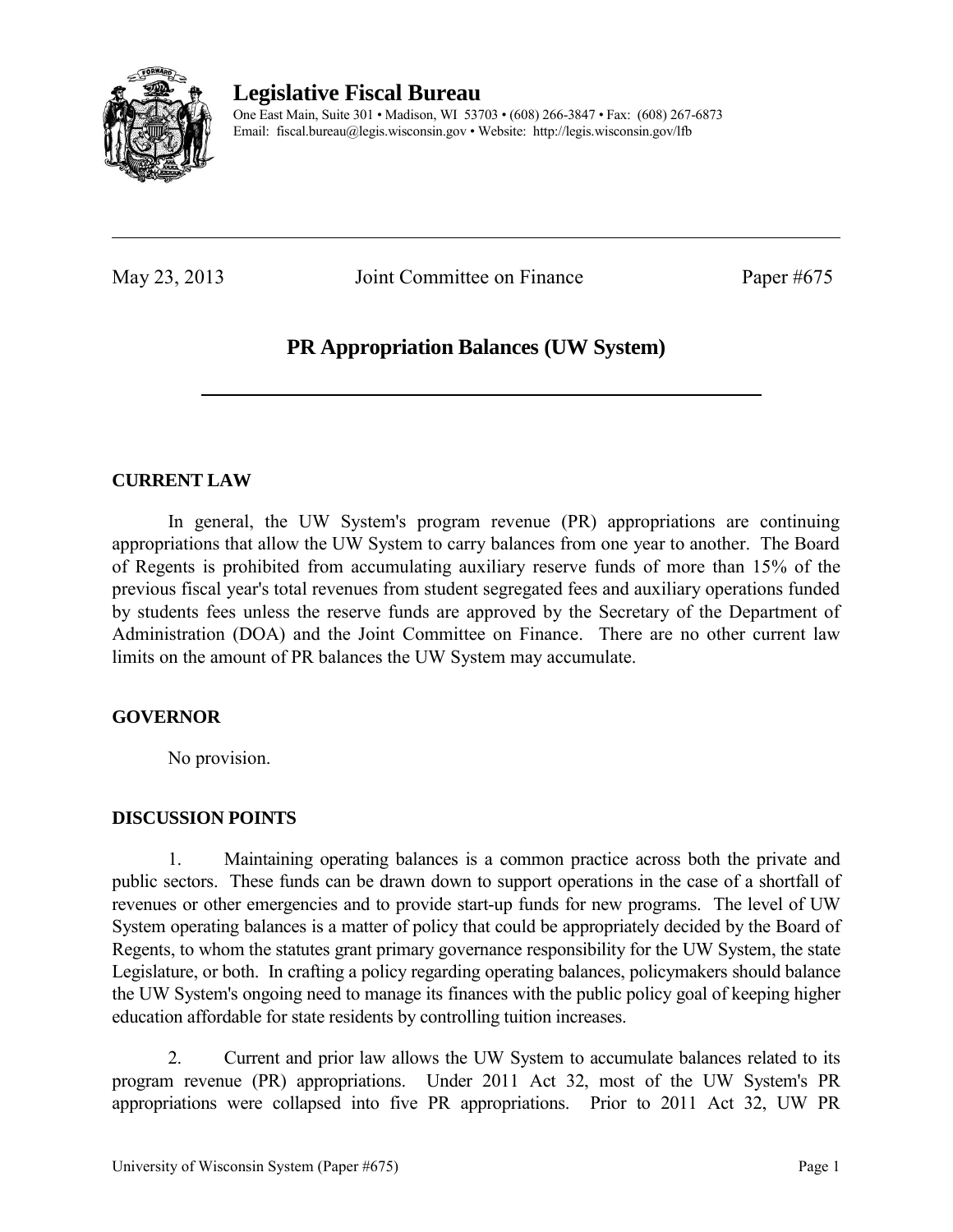appropriations included: academic student fees (tuition); federal aid; auxiliary enterprises; gifts and donations; federal aid -- loans and grants; general operations receipts; federal indirect cost reimbursement; auxiliary enterprises -- UW-Madison intercollegiate athletics; services provided to the UW Hospitals and Clinics Authority; extension student fees; State Laboratory of Hygiene; gifts and grants -- UW-Madison intercollegiate athletics; and other smaller appropriations. Although most of these appropriations were deleted under 2011 Act 32, the UW System has continued to internally track program revenues based on prior law fund codes allowing for comparisons to be made between 2011-12 and prior fiscal years.

3. The UW System's program revenue (PR) appropriation balances have increased significantly during the past ten years. Table 1 shows the balance of the academic student fees (tuition), extension student fees appropriations and the total balance of all UW System PR appropriations (including the tuition and extension student fees appropriations) on June 30 of each fiscal year from 2002-03 to 2011-12. As shown in the table, the tuition and extension student fees appropriation balances increased more than six-fold over that period of time from \$70.5 million on June 30, 2003, to \$459.5 million on June 30, 2012. Over the same period of time, the UW System's total PR appropriation balance increased more than three-fold, from \$287.1 million on June 30, 2003, to \$1,045.2 million on June 30, 2012.

#### **TABLE 1**

### **PR Appropriation Closing Balances 2002-03 to 2011-12 (\$ in Millions)**

|         | Tuition | Extension<br>Student<br>Fees | Tuition and<br>Extension<br>Fees | <b>Total PR</b><br><b>Balances</b> |
|---------|---------|------------------------------|----------------------------------|------------------------------------|
| 2002-03 | \$62.1  | \$8.4                        | \$70.5                           | \$287.1                            |
| 2003-04 | 63.0    | 12.9                         | 75.9                             | 232.3                              |
| 2004-05 | 87.6    | 10.5                         | 98.1                             | 268.2                              |
| 2005-06 | 109.3   | 13.6                         | 122.9                            | 315.2                              |
| 2006-07 | 145.5   | 14.0                         | 159.5                            | 405.9                              |
| 2007-08 | 161.2   | 20.7                         | 181.9                            | 443.6                              |
| 2008-09 | 212.8   | 22.9                         | 235.7                            | 563.7                              |
| 2009-10 | 277.5   | 33.2                         | 310.7                            | 649.6                              |
| 2010-11 | 393.3   | 38.5                         | 431.8                            | 836.8                              |
| 2011-12 | 414.1   | 45.4                         | 459.5                            | 1,045.2                            |

4. Similar to public and private entities, UW institutions maintain operational balances as a means of managing risk. It could be argued that UW institutions have increased their operational balances over the past decade in response to an increase in perceived risks. In the past, the primary risk faced by institutions was an unexpected decline in enrollment. Lower enrollments result in lower tuition revenues and could mean that an institution does not have enough revenues to fund its costs in a particular year.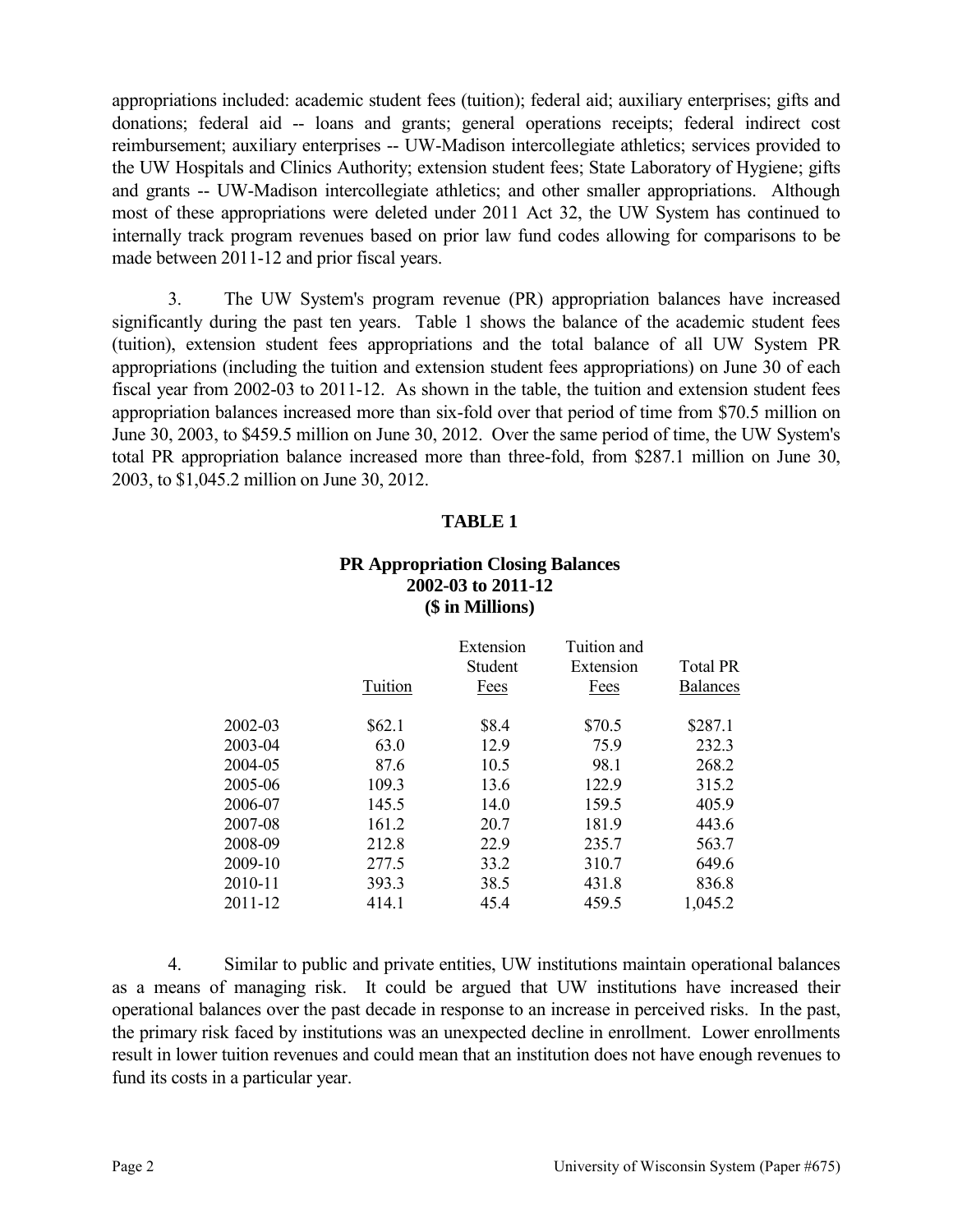5. UW leaders have stated that additional reductions in GPR funding are currently the most significant risk faced by UW institutions. Four of the last five biennial budgets have included significant GPR funding reductions for the UW System: the 2003-05 biennial budget reduced funding for the UW System by \$250,000,000 over the biennium; the 2005-07 biennial budget reduced funding for the UW System by \$90,000,000; the 2009-11 biennial budget reduced funding for the UW System by \$120,061,600; and the 2011-13 biennial budget reduced funding for the UW System by \$250,250,000. In addition, the UW System has been required to lapse additional funds to the general fund over the last three biennium including: \$16.3 million in 2007-08, \$36.9 million in 2008-09, \$44.4 million in 2009-10, \$46.1 million in 2011-12, and a proposed \$19.6 million in 2012-13. UW officials have suggested that the increase in the UW System's PR appropriation balances is the result of multiple layers of managers accumulating moneys in anticipation of future GPR reductions and required lapses. Other risks faced by the UW System may include a reduction in private donations or trust fund income due to an economic downturn or other factors.

6. The UW System has also stated that higher PR appropriation balances may be appropriate given that more of their programs are now funded on a cost recovery basis. Cost recovery programs are funded entirely by tuition and fee revenue and do not receive any GPR funds. The UW System has also said that a substantial portion of its PR appropriation balances have been accumulated to fund new programs including the Schools of Public Health and Freshwater Sciences at UW-Milwaukee, an expansion of the School of Engineering at UW-Madison, the flexible option degree program, and other programs related to the UW System's growth agenda.

7. While it is easy to understand why institutional managers would be motivated to accumulate fund balances, it is more difficult to understand precisely how they did so during a period of reduced state support. In particular, the tuition revenue appropriation balance increased by \$20.8 million in 2011-12, the same year in which GPR funding for the UW System was reduced by \$125.1 million and the UW System was required to fund a \$46.1 million lapse.

8. Table 1 shows that the tuition and extension student fees appropriations balances totaled \$459.5 million of June 30, 2012, or 44% of the UW System's total PR appropriation balances. While it may be desirable for the UW System to accumulate PR appropriation balances as a means of managing risk and funding new programs, the state has an interest in keeping tuition rates low as a means of maintaining affordability for resident students. The Board of Regents increased base resident undergraduate tuition by 5.5% in each year from 2007-08 to 2012-13. Given that the tuition appropriation balance increased in each of those years, one could argue that the tuition increases approved by the Board of Regents were higher than were necessary to fund the UW System's ongoing operations.

9. Data on student indebtedness shows that the percentage of students who graduate with student loan debt and the amount of that debt has increased in recent years indicating that many resident students and their families have not been able to afford these tuition increases. Based on data from the UW System, 67% of resident undergraduates who completed a bachelor's degree in 2006-07 graduated with some student loan debt; student loan debt averaged \$21,104 for those students. By 2011-12, the percentage of resident undergraduates who graduated with debt had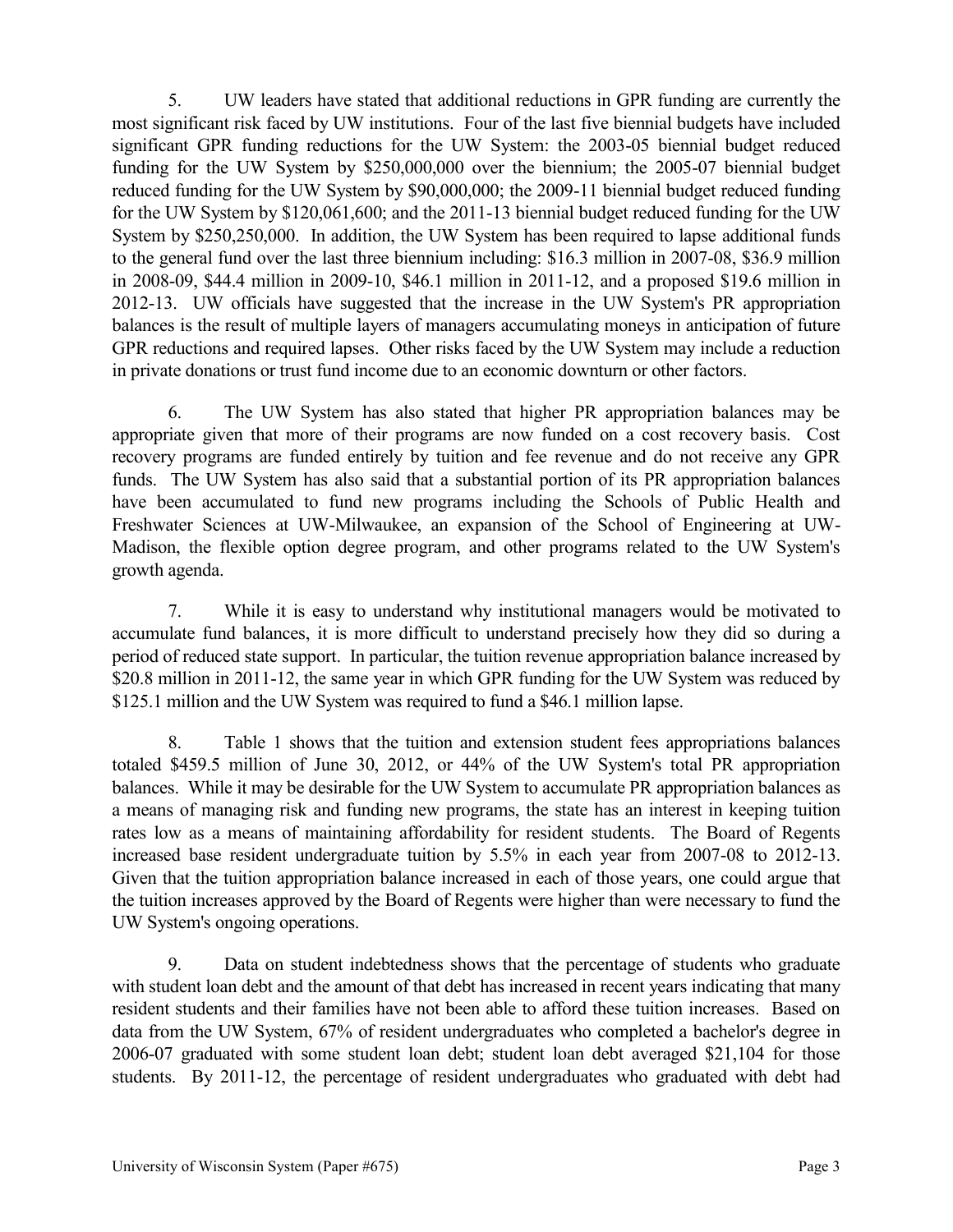increased to 72% and the average amount of debt those students had increased to \$28,002. Base resident undergraduate tuition and average student debt have increased by approximately the same amount over that time period. From 2006-07 to 2011-12, base resident tuition increased by a total of 30.7% while average student debt increased by 32.7%.

10. The UW System has stated that a substantial portion of its tuition revenue appropriation balance was generated by increases in enrollments as opposed to increases in tuition. Enrollments did increase significantly in many of the years shown in Table 1. For example, from 2008-09 to 2009-10, total enrollment increased by 2.48%. Based on this increase, approximately \$24.7 million of the total increase in tuition revenue of \$95.7 million may have been generated by increases in enrollment. The remainder of the increase in tuition revenue (\$71.0 million) may be attributable to the 5.5% increase in resident undergraduate tuition, base tuition increases for other students, the implementation of differential tuitions at certain institutions, and other factors. Tuition revenues attributable to unanticipated increases in enrollment are generally not spent in the year in which they are generated, thus increasing the tuition revenue appropriation balance.

11. When discussing the level of net assets shown in the UW System's Annual Financial Report with the Board of Regents, UW System staff often use a calculation referred to as the "primary reserve ratio." The "primary reserve ratio" is calculated by dividing the sum of the UW System's unrestricted net assets and expendable restricted net assets by its operating expenses. (The UW System's net assets are reported using generally accepted accounting principles (GAAP) while the PR appropriation balances are reported on a budgetary basis.) On June 30, 2012, the UW System's unrestricted and expendable restricted net assets totaled \$1,134.4 million while its operating expenses for the previous fiscal year were \$4,482.9 million resulting in a "primary reserve ratio" of 25.3%. By comparison, the UW System's "primary reserve ratio" was 15.4% in 2007 based on information provided in the UW System's Annual Financial Report for 2007.

12. The National Association of State College and University Business Officers (NACUBO) recommends that institutions maintain a "primary reserve ratio" of 40%. UW System Administration staff have cited the NACUBO recommendation when discussing the UW System's Annual Financial Report at Board meetings, but have said that it is not a target. To provide additional context for UW System's "primary reserve ratio," UW System staff have provided financial information for peer universities and university systems. Financial information was collected for additional universities and university systems by this office. Table 2 shows the total available net assets (the sum of the unrestricted net assets and the expendable restricted net assets), operating expenses, and the "primary reserve ratio" for the UW System and 12 public university systems. Tables 3 and 4 show the same data for UW-Madison, UW-Milwaukee, and selected peer institutions. Except where noted, the data shown is for fiscal year 2012.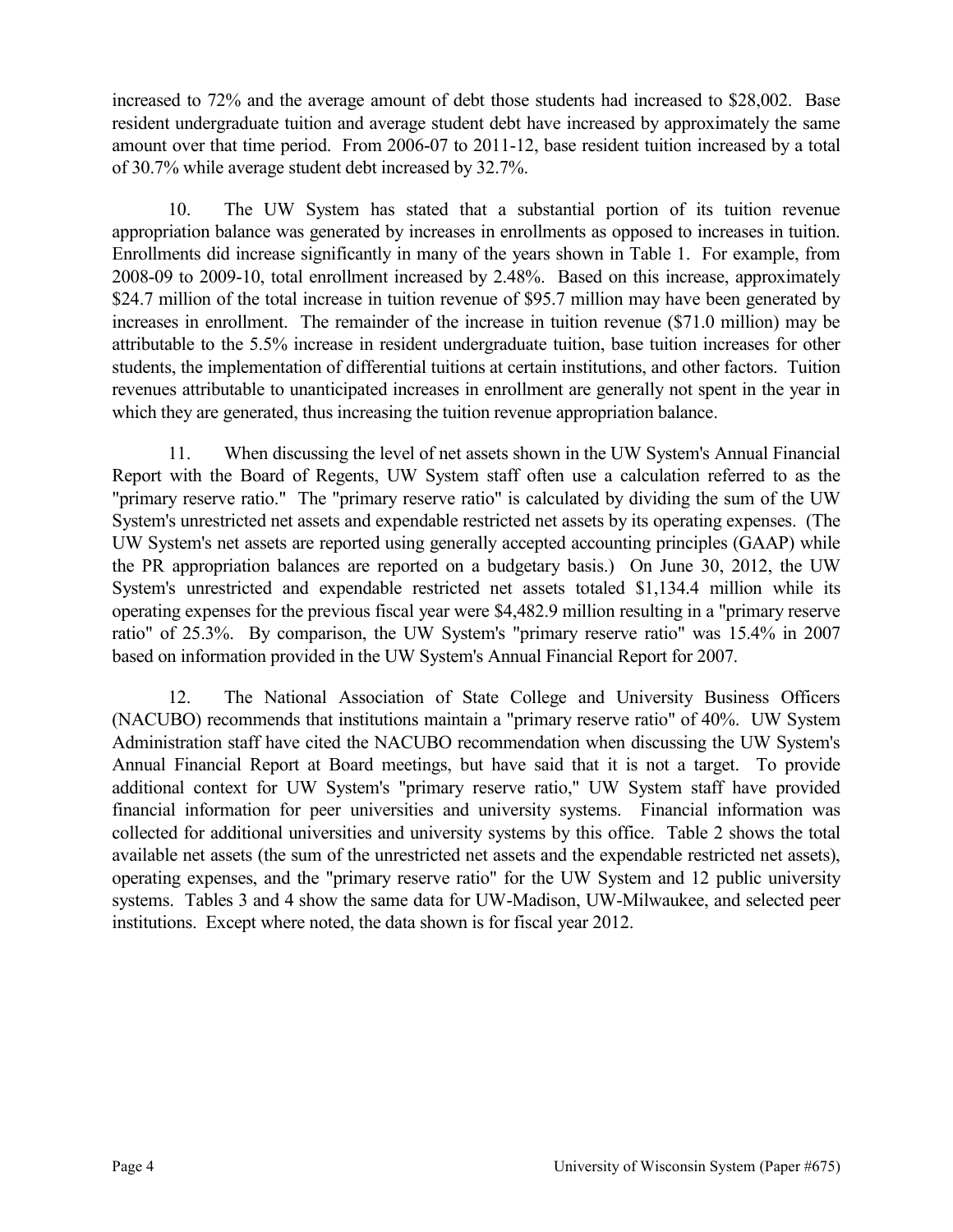# **Financial Information for Selected Public University Systems**

| <b>Total Available</b> | Total            | Primary<br>Reserve Ratio |
|------------------------|------------------|--------------------------|
|                        |                  |                          |
| \$12,988,541,000       | \$13,735,388,000 | 94.6%                    |
| 1,768,244,000          | 2,726,076,000    | 64.9                     |
| 1,127,439,000          | 2,539,249,000    | 44.4                     |
| 1,640,290,000          | 4,871,109,000    | 33.7                     |
| 867,501,000            | 2,654,060,000    | 32.7                     |
| 1,988,023,000          | 6,253,631,000    | 31.8                     |
| 547,446,000            | 1,903,985,000    | 28.8                     |
| 1,134,389,000          | 4,482,910,000    | 25.3                     |
| 5,404,834,000          | 26,293,792,000   | 20.6                     |
| 165,771,000            | 1,904,430,000    | 8.7                      |
| 257,547,000            | 4,138,727,000    | 6.2                      |
| -348,889,000           | 6,916,054,000    | $-5.0$                   |
| $-1,591,300,000$       | 9,960,335,000    | $-16.0$                  |
|                        | Net Assets       | Expenses                 |

\* Information is for fiscal year 2011.

#### **TABLE 3**

### **Financial Information for UW-Madison and Selected Peer Institutions**

|                                          | <b>Total Available</b> | Total           | Primary       |
|------------------------------------------|------------------------|-----------------|---------------|
|                                          | Net Assets             | <b>Expenses</b> | Reserve Ratio |
|                                          |                        |                 |               |
| University of California-Berkeley        | \$2,695,410,000        | \$2,300,143,000 | 117.2%        |
| <b>Purdue University</b>                 | 2,019,304,000          | 1,860,009,000   | 108.6         |
| Pennsylvania State University            | 4,721,860,000          | 4,587,163,000   | 102.9         |
| University of Texas-Austin               | 2,503,865,000          | 2,442,851,000   | 102.5         |
| University of Michigan                   | 5,809,798,000          | 5,887,158,000   | 98.7          |
| University of North Carolina-Chapel Hill | 1,887,000,000          | 2,519,853,000   | 74.9          |
| Michigan State University                | 1,319,735,000          | 1,988,166,000   | 66.4          |
| University of Washington                 | 2,512,516,000          | 3,970,537,000   | 63.3          |
| University of Iowa                       | 1,465,591,000          | 2,575,001,000   | 56.9          |
| Indiana University                       | 1,479,392,000          | 2,670,227,000   | 55.4          |
| University of Minnesota                  | 1,511,791,000          | 2,993,694,000   | 50.5          |
| Ohio State University                    | 2,210,887,000          | 4,636,450,000   | 47.7          |
| University of California-Los Angeles     | 1,474,392,000          | 5,625,273,000   | 26.2          |
| University of Wisconsin-Madison          | 541,859,000            | 2,351,452,000   | 23.0          |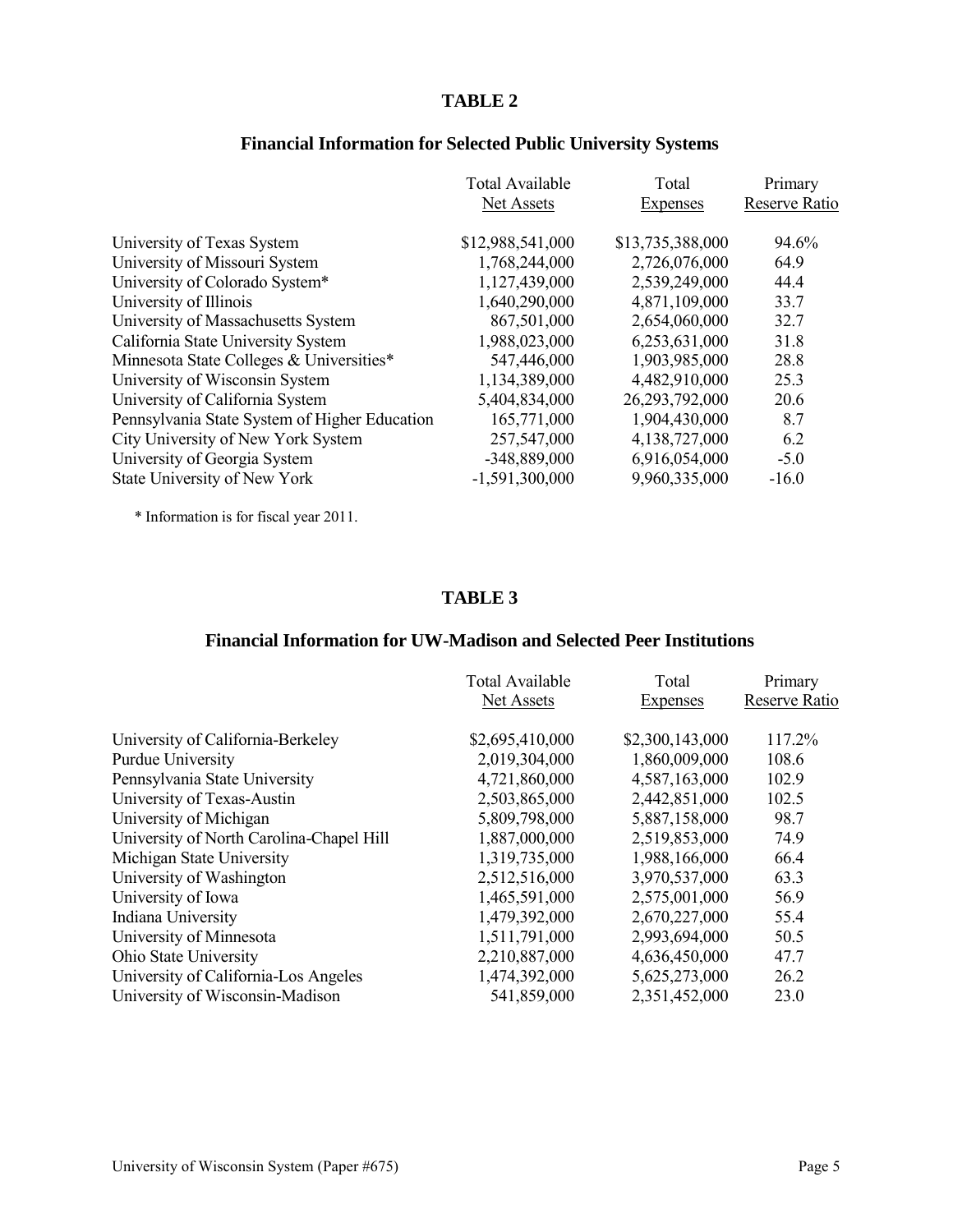|                                   | <b>Total Available</b> | Total           | Primary       |
|-----------------------------------|------------------------|-----------------|---------------|
|                                   | Net Assets             | Expenses        | Reserve Ratio |
| Temple University                 | \$1,525,400,000        | \$2,292,842,000 | 66.5%         |
| Rutgers*                          | 1,136,834,000          | 1,802,440,000   | 63.1          |
| Wayne State University*           | 371,956,000            | 839,987,000     | 44.3          |
| University of Cincinnati          | 393,104,000            | 1,039,172,000   | 37.8          |
| <b>Cleveland State University</b> | 105,987,000            | 289,139,000     | 36.7          |
| Georgia State University          | 132,894,000            | 593,195,000     | 22.4          |
| University of Wisconsin-Milwaukee | 85,319,000             | 509,504,000     | 16.7          |

#### **Financial Information for UW-Milwaukee and Selected Peer Institutions**

\* Information is for fiscal year 2011.

13. As shown in Table 2, the "primary reserve ratios" of public university systems vary widely. The UW System's "primary reserve ratio" of 25.3% is slightly below the median for the university systems shown of 28.8%. Tables 2 and 3 similarly show a wide variance in "primary reserve ratios" at large public universities; however, both UW-Milwaukee and UW-Madison have "primary reserve ratios" that are significantly less than those at the other institutions shown. However, the "primary reserve ratios" calculated for individual UW institutions may be somewhat misleading given the significant assets held UW System. For example, data provided by UW System officials shows that, of the \$414.1 million tuition appropriation balance for fiscal year 2012, \$127.5 million was held by UW System.

14. When comparing the financial statements of other universities and university systems, a number of additional factors should be considered. For example, some universities and university systems have the authority to issue bonds and therefore must keep additional reserves in order to secure debts and maintain favorable credit ratings. Examples of university systems that can issue debt include the University of Illinois, University of North Carolina System, the University of Missouri System, and the University of Texas System. By contrast, the state of Wisconsin issues debt on behalf of the UW System, which means that its debts are backed by the state's full faith and credit and that it is able to rely on the state's credit rating. In addition, some university systems operate benefits plans for their employees that may similarly require them to keep additional reserves. For example, the University of Colorado System provides post-retirement healthcare and life insurance benefits and a defined contribution retirement plan, the Pennsylvania State System of Higher Education provides a post-retirement defined benefits health care plan and tuition waivers for certain employees and their dependents, and the University of Texas System provides health insurance, dental insurance, life insurance, and other insurance programs for its employees. By contrast, all employee benefit programs for UW System employees are managed by the state Department of Employee Trust Funds.

15. In addition, the UW System's financial statements may not be reflective of all of the resources available to UW institutions. Most UW institutions have associated private foundations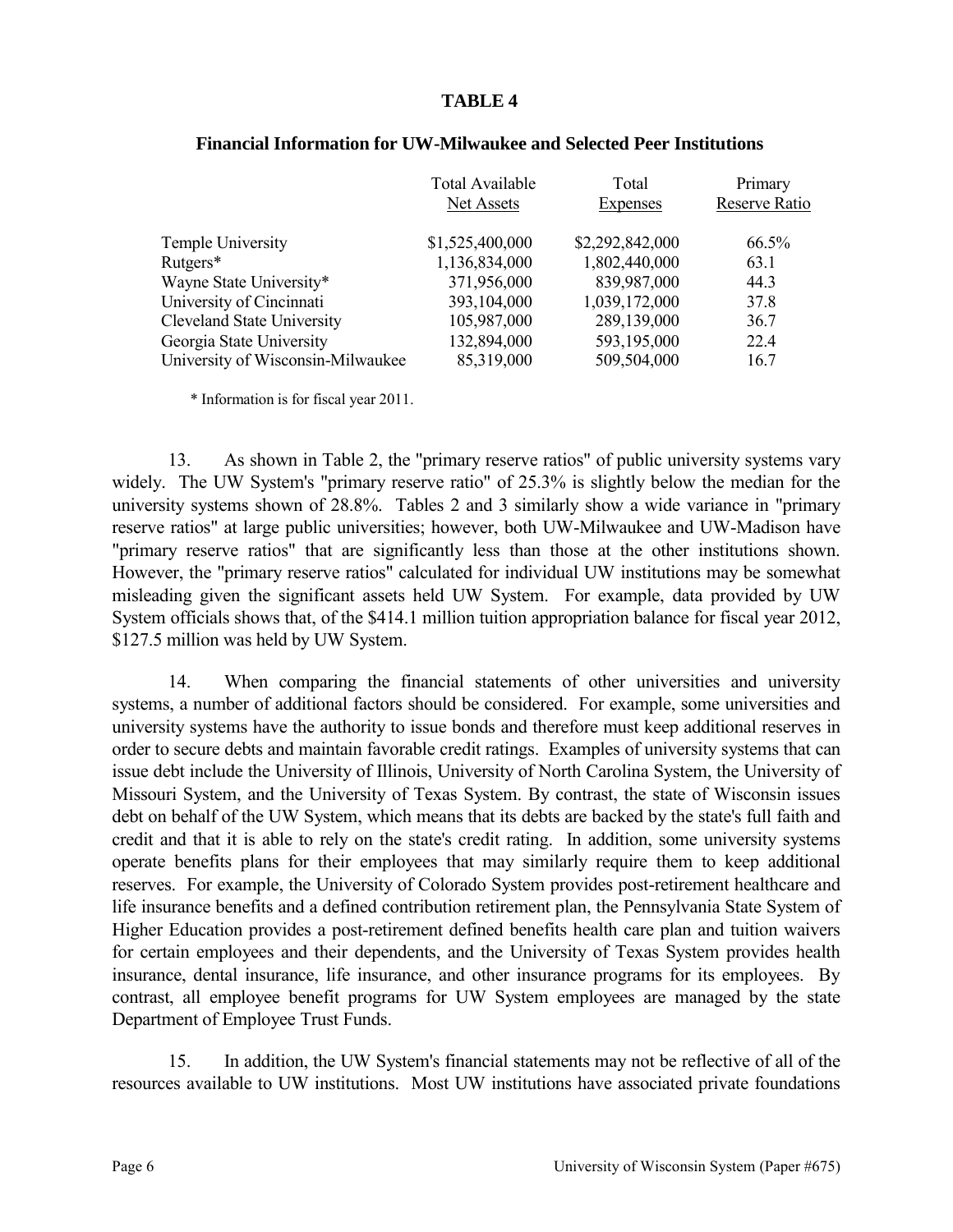that have been established for the benefit of the institution. Examples would include the University of Wisconsin Foundation, the Wisconsin Alumni Research Foundation, and the University of Wisconsin Medical Foundation, all of which were established in part to benefit UW-Madison. While there is no standard for calculating a university's or university system's "primary reserve ratio," NACUBO materials indicate that the assets and expenses of "component units," which would include foundations established for the benefit of an institution or system, should be considered. Because the UW System's financial report excludes financial information on these "component units," it may understate the UW System's true "primary reserve ratio."

16. UW System staff have indicated that the UW System President is working with Regent leadership to create a committee, consisting of Regents, chancellors, chief business officers, and others, to develop operating balance goals and reporting requirements. Allowing the Board of Regents to develop operating balance goals and reporting requirements may be appropriate given their status as the governing board of the UW System. However, given the importance of the public policy goal of maintaining a high quality system of higher education that is affordable for state residents, the Committee may determine that it is appropriate for the Legislature to have a role in establishing operating balance goals for the UW System and its institutions. One option may be to require the Board of Regents to submit proposed operating balance goals and reporting requirements to the Joint Committee on Finance for approval.

17. A second option would be to limit by law the amount of operating balances the Board of Regents could accumulate without the approval of the DOA Secretary and the Joint Finance Committee. This would be similar to the requirement under current law regarding the accumulation of auxiliary reserve funds.

18. The Legislature has limited the amount of auxiliary reserve funds UW institutions can accumulate since 1985. In that year, the Legislative Audit Bureau (LAB) found that many UW institutions had accumulated large cash reserves related to their auxiliary enterprises. Under 1985- 87 biennial budget act, the Legislature used the \$22.6 million identified by the LAB as surplus reserve funds to partially offset tuition increases during the biennium and to support library acquisitions. The Legislature also prohibited the Board of Regents from accumulating auxiliary reserve funds without the approval of the DOA Secretary and the Joint Committee on Finance through passive review. Following the passage of the 1985-87 budget, the Board of Regents established reserve maxima for each institution and activity in consultation with LAB staff. These maxima were based on 2.5% of deferred maintenance costs, two years of debt service, two months of operating costs plus immediate needs and an allowance for planned major remodeling or new facilities. Under the 1997-99 biennial budget, the provision limiting the amount of auxiliary reserve funds was modified to require approval of the DOA Secretary and the Joint Committee on Finance only when a UW institution plans to accumulate auxiliary reserve funds in excess of 15% of the prior year's total revenues from auxiliary enterprises.

19. The 15% threshold adopted for auxiliary reserve funds may be higher than would be necessary for other PR appropriations including the tuition and extension student fees appropriations. First, the UW System's auxiliary enterprises are by definition self-supporting, meaning that they receive no state funding. Because state funding is provided for other activities,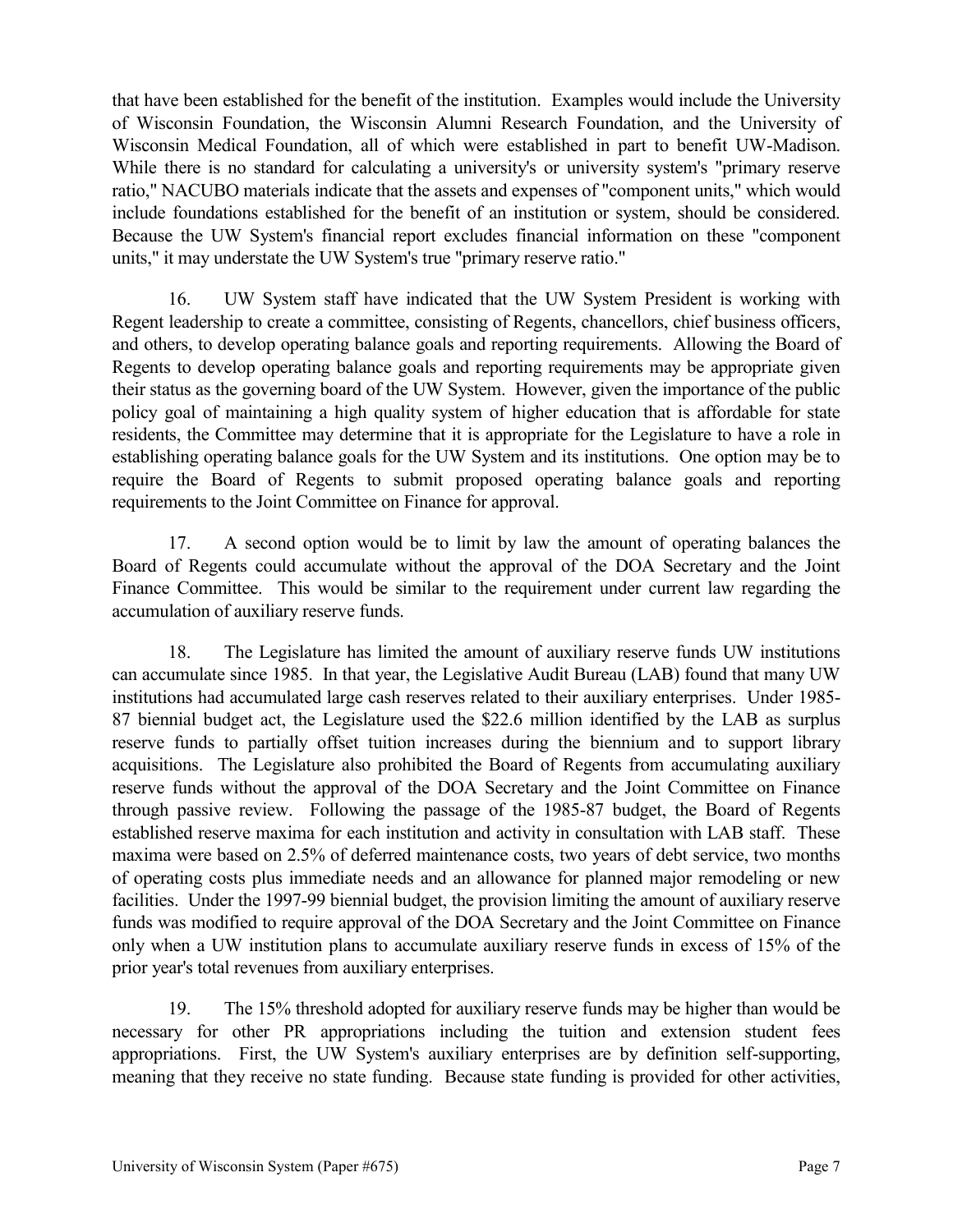such as instruction and academic support, a lesser amount of operating balances may be required for those activities. Second, revenues generated by auxiliary enterprises are used to repay program revenues supported borrowing issued by the state. This debt service represents a fixed cost that UW institutions are required to pay regardless of the level of revenues in any given year. As the state pays debt service related to bonds issued to build academic facilities, a lesser amount of tuition and extension student fees appropriation balances may be appropriate.

20. However, there is reason to believe that the current limit on auxiliary reserve funds may be too low. UW institutions are permitted to accumulate auxiliary reserve funds of greater than 15% of revenues if such action is approved by the DOA Secretary and the Joint Committee on Finance. In the most recent year, the UW System requested that nine of its 14 institutions be able to accumulate auxiliary reserves above that threshold. For all UW institutions combined, the planned auxiliary reserve balance for 2012-13 was \$103.7 million, equal to 21.7% of 2011-12 auxiliary revenues. While these balances may indicate that the current law limit on auxiliary reserve funds may be too low, they also demonstrate that such a limit can still provide a significant amount of flexibility to the institutions.

21. If the Committee choses to limit the amount of PR appropriation balances that the Board of Regents can accumulate without the approval of the DOA Secretary and the Joint Committee on Finance, it may wish to limit tuition and extension student fees appropriation balances only, as these funds are most directly related to the public policy goal of maintaining a high quality system of higher education that is affordable for state residents. While the UW System has accumulated significant balances associated with other appropriations, these funds may be of lesser interest to the Legislature as they are not derived from student tuition and fees. The limit for the tuition and extension student fees appropriation balances may appropriately be expressed as a percentage of the amount budgeted for those revenues and the state GPR provided to the UW System, excluding debt service. These funds make up the UW System's "base budget" and provide primary support for the University's instructional, academic support, institutional support, and physical plant activities. As the UW System is prohibited from accumulating GPR appropriation balances, only tuition and extension student fees could be accumulated to create operating balances for these activities.

22. In 2011-12, the UW System's budget for tuition, extension student fees, and state GPR less debt service totaled \$2,112.1 million. Table 5 shows the amount of tuition and extension student fees the UW System would have been permitted to accumulate if the Legislature had limited the accumulation of such funds to various percentages of the UW System's "base budget" and the amount by which the UW System's tuition and extension student fees appropriation balances on June 30, 2012, exceeded those amounts.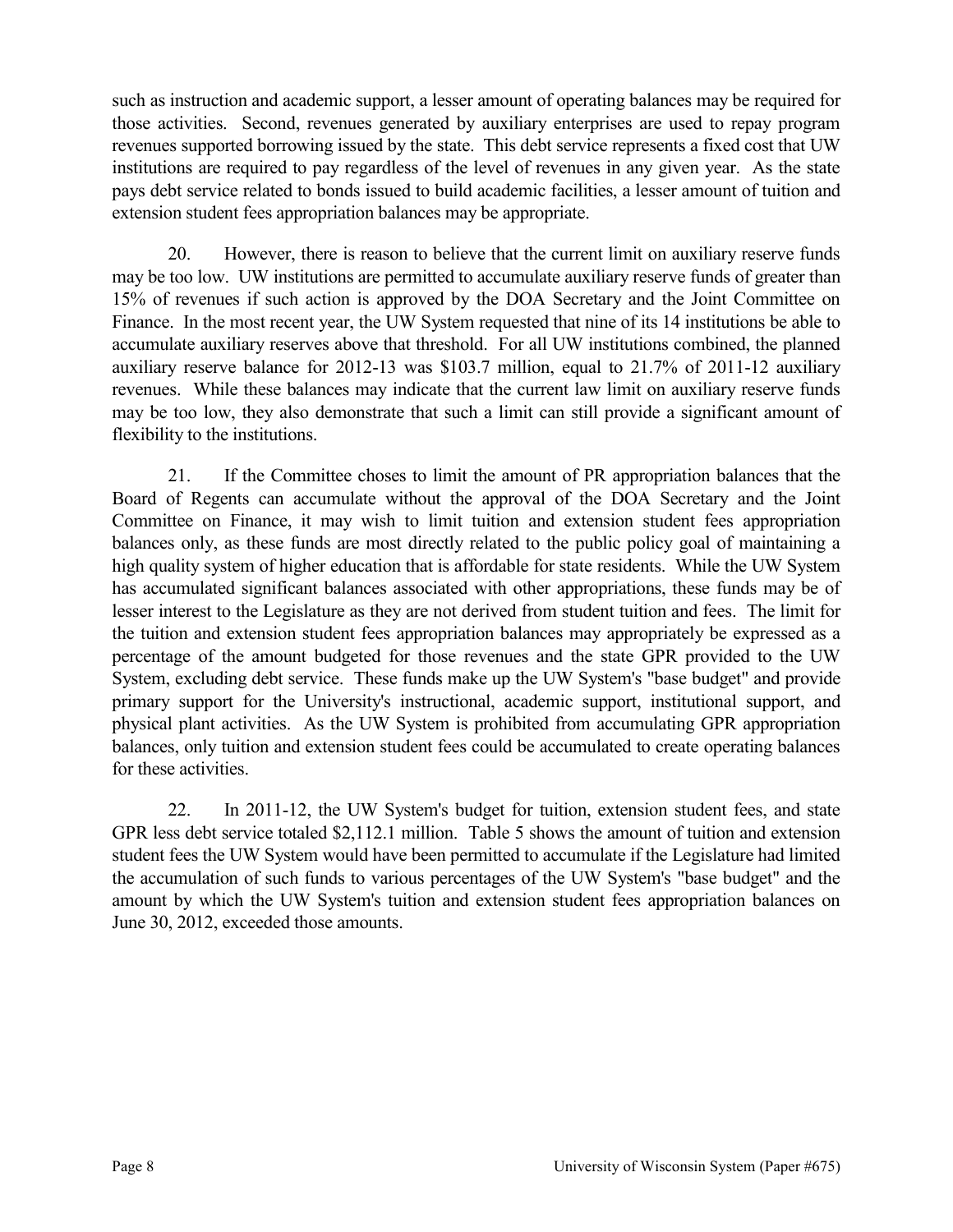#### **Possible Limits on the UW System's Tuition and Extension Student Fee Balances and the Amount by Which Current Balances Exceed Those Limits (\$ in Millions)**

|     |         | 2011-12 Tuition<br>and Extension                               |                       |
|-----|---------|----------------------------------------------------------------|-----------------------|
|     | Limit*  | <b>Student Fees</b><br>Appropriation<br><b>Balances Amount</b> | Amount<br>Above Limit |
| 10% | \$211.2 | \$459.5                                                        | \$248.3               |
| 15% | 316.8   | 459.5                                                          | 142.7                 |
| 20% | 422.4   | 459.5                                                          | 37.1                  |

\* Based on 2011-12 UW System combined tuition, extension student fees, and GPR budget less debt service of \$2,112.1 million

23. If the Committee elects to limit the amount of tuition and extension student fee revenue that the UW System may accumulate to an amount that is less than the current balances of these appropriations, a plan for the expenditure of the excess funds would have to be developed. Again, such a plan could be developed by the Board of Regents, the Legislature, or both.

24. A third option would be to direct the UW System, in consultation with the Legislative Audit Bureau (LAB), to develop an appropriate methodology to calculate the tuition and extension fees appropriation balances, and for other relevant appropriation balances. This option may be appropriate given the complexity of the issue and the difficulty in comparing the "primary reserve ratios" of public universities and university systems. It would also allow for the findings of an LAB audit currently being conducted related to this issue to be considered. The Committee could require the UW System to submit proposed appropriation balance limits for the UW System as a whole, and for individual UW institutions and related reporting requirements, to the Joint Committee on Finance for approval by March 1, 2014.

25. In the case of a tuition freeze, the Board of Regents could draw down the tuition appropriation balance to fund costs included in the biennial budget that generally would have been funded in part with revenues generated by tuition increases. These costs include standard budget adjustments, increases in fringe benefit costs and employee salaries, and energy costs. Based on information provided by the UW System and DOA, it is estimated that the Board of Regents would have had to increase tuition by an amount sufficient to generate \$21.8 million in 2013-14 and \$30.9 million in 2014-15 to fund these costs. The estimated tuition cost associated with each item is shown in Table 6. Based on these estimates, imposing a tuition freeze in both years of the biennium could reduce the amount of the tuition appropriation balance by a total of \$52.7 million. It should be noted that, in the case of a tuition freeze for resident undergraduates, some portion of these costs may be funded with additional tuition revenue generated by tuition increases for nonresident, graduate, and professional students or increases in enrollment, instead of funds from the tuition appropriation balance.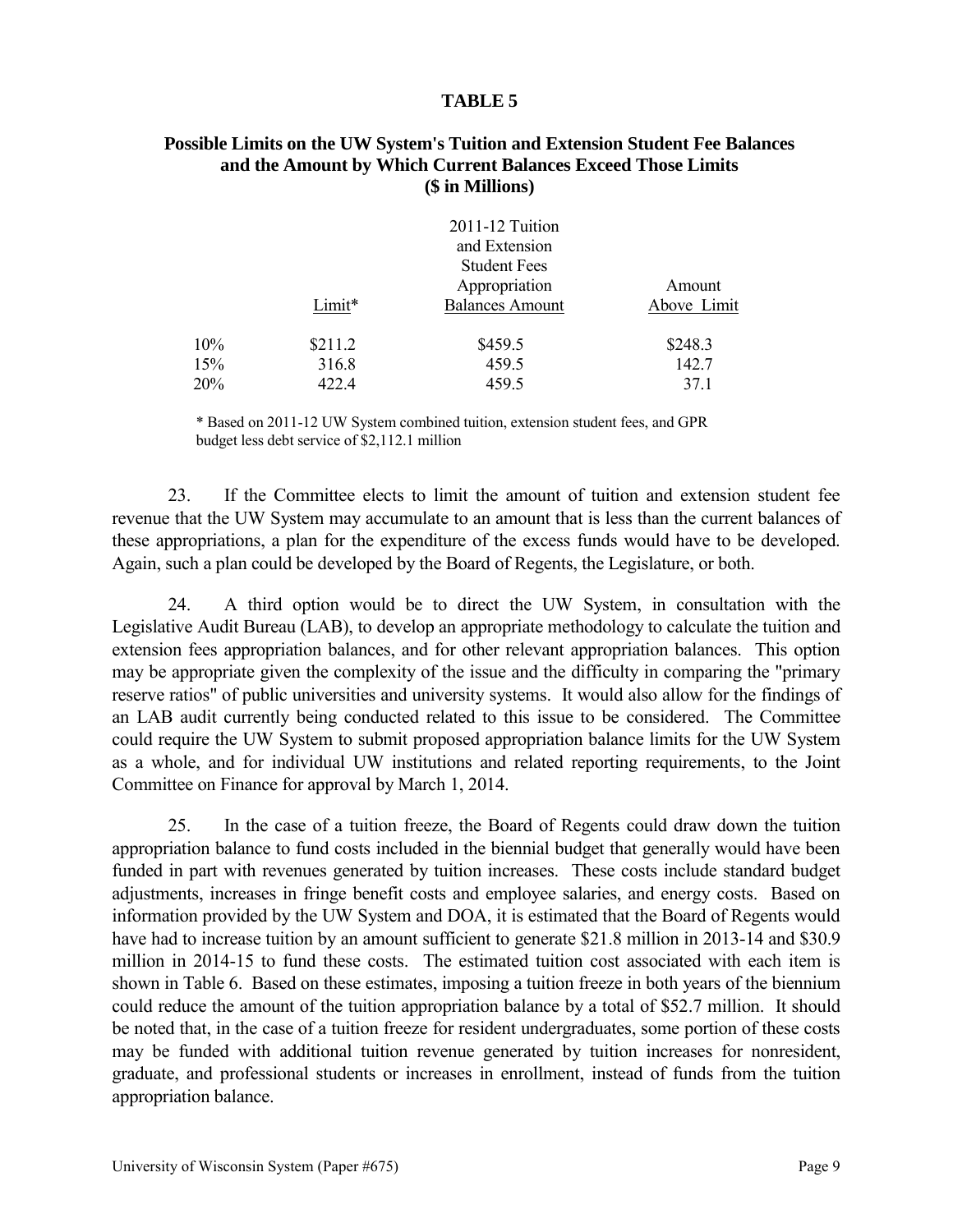### **Estimated Tuition Costs Associated with GPR Funding Changes Included in the Governor's Budget (\$ in Millions)**

|                                    | <b>Tuition Cost</b> |         |
|------------------------------------|---------------------|---------|
|                                    | 2013-14             | 2014-15 |
| <b>Standard Budget Adjustments</b> | \$3.9               | \$3.9   |
| <b>Compensation Plans</b>          | 15.3                | 23.9    |
| <b>Fuel and Utilities</b>          | 2.5                 | 3.1     |
| Total                              | \$21.7              | \$30.9  |

### **ALTERNATIVES**

### **A. Oversight Relating to PR Balance**

1. Require the Board of Regents to submit proposed PR appropriation balance goals and reporting requirements to the Joint Committee on Finance for approval.

2. Limit the amount of balances the Board of Regents may accumulate from tuition and extension student fees without the approval of the DOA Secretary and the Joint Committee on Finance, under a 14-day passive review process, to the following percentage of the UW System's combined GPR, tuition, and extension student fees budget less debt service in the same fiscal year. Require the Board of Regents to report both the gross amount of accumulated tuition and extension student fees and total PR appropriation balances annually by September 15.

- a.  $10\%$
- b.  $15%$
- c. 20%

3. Direct the UW System, in consultation with the Legislative Audit Bureau, to develop an appropriate methodology to calculate the tuition and extension fees appropriation balances, and for other relevant appropriation balances. Require the UW System to submit proposed appropriation balance limits for the UW System as a whole, and for individual UW institutions and related reporting requirements, to the Joint Committee on Finance for approval by March 1, 2014, under a 14-day passive review process

4. Take no action. Under this alternative, the Board of Regents would determine the appropriate level of UW System PR appropriation balances and reporting requirements.

#### **B. Tuition**

1. Specify that undergraduate, resident tuition in 2013-14 and 2014-15 cannot exceed